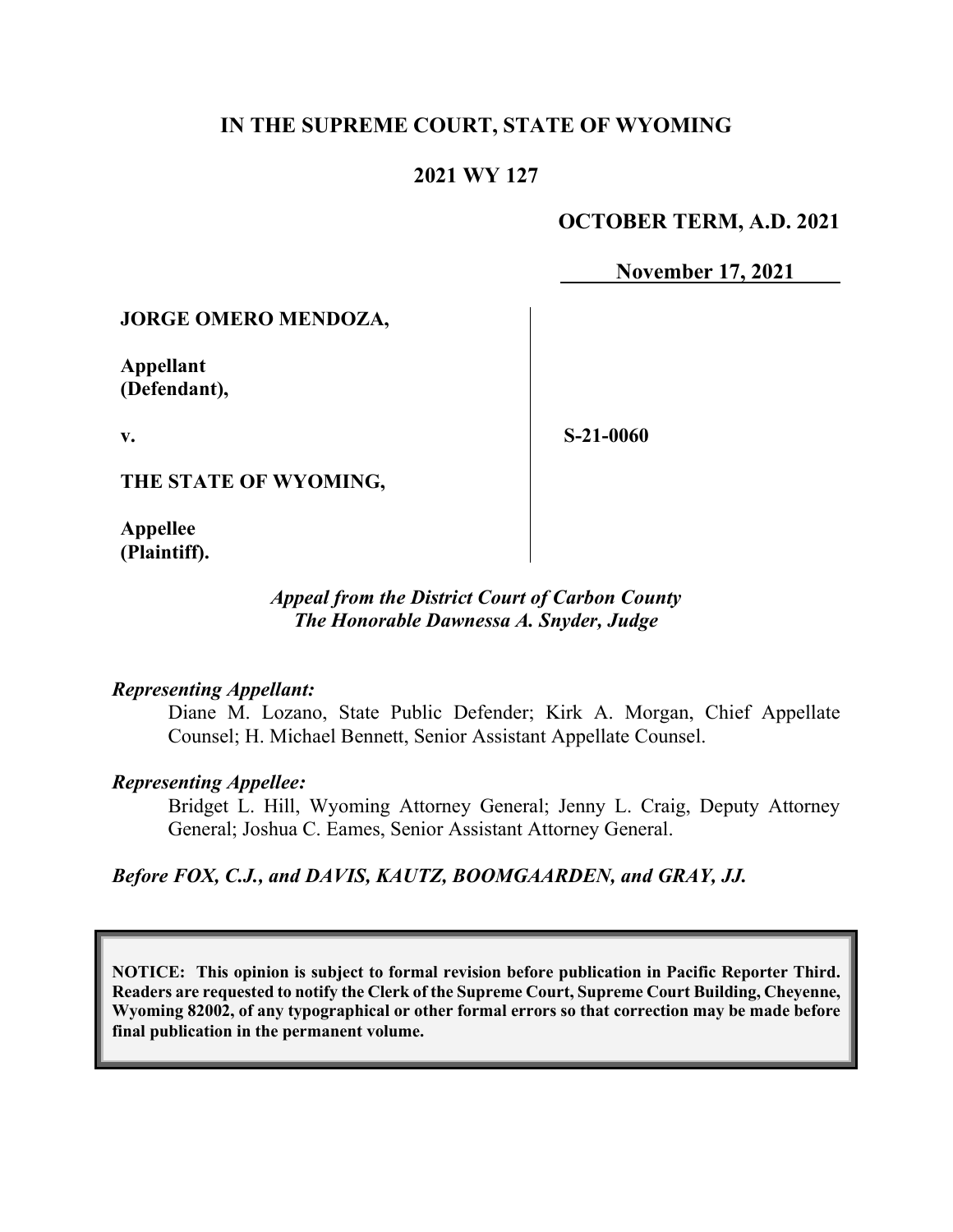## **BOOMGAARDEN, Justice.**

[¶1] A jury found Jorge O. Mendoza guilty of aggravated assault and battery. He appeals his conviction, arguing that the prosecutor made three statements to the jury that misstated the law and amounted to prejudicial prosecutorial misconduct. We affirm.

## *ISSUE*

[¶2] The issue is:

Did prosecutorial misconduct prejudice Mr. Mendoza?

## *FACTS*

[¶3] The State charged Mr. Mendoza with one count of aggravated assault and battery<sup>[1](#page-1-0)</sup> after an incident at a Rawlins restaurant on September 8, 2019. The case went to a jury trial in September 2020.

[¶4] The State put on two witnesses. Richard Oliver, a restaurant employee, testified he was washing dishes that night when Angel Roldan ran into the restaurant claiming a man "was chasing [] him with a knife<sup>[.]"</sup> Mr. Oliver looked out the window and saw Mr. Mendoza standing outside the restaurant, looking through the window at Mr. Roldan, running his thumb across his throat with a knife in his hand, "imitating a person's throat being cut<sup>[1]</sup>" Mr. Oliver called 911. When the police arrived, Mr. Oliver saw Mr. Mendoza throw the knife on the ground.

[ $[$ [5] Detective Matt Harnisch<sup>[2](#page-1-1)</sup> of the Rawlins Police Department testified that he responded to the call at the restaurant. He found Mr. Mendoza standing outside the restaurant, with a knife nearby on the ground. After he and another officer apprehended Mr. Mendoza, Detective Harnisch interviewed Mr. Oliver and Mr. Roldan. Mr. Roldan told him that he and Mr. Mendoza were at a mutual friend's house earlier that night, where Mr. Roldan was play fighting with another friend when Mr. Mendoza "for an unknown reason kicked him in the face." Mr. Roldan "pushed Mr. Mendoza down and might have punched him[.]" Mr. Mendoza then pulled out a knife, and Mr. Roldan fled the house. With the knife in his hand, Mr. Mendoza chased Mr. Roldan out of the house and through a bank parking lot until Mr. Roldan ran into the restaurant asking for help.

[¶6] Detective Harnisch explained that Mr. Roldan would not give him the address of the friend's house, but based on Detective Harnisch's familiarity with the city, he believed

<span id="page-1-0"></span><sup>&</sup>lt;sup>1</sup> The State also charged Mr. Mendoza with one count of interference with a peace officer and one count of breach of the peace. These charges were dismissed before trial.

<span id="page-1-1"></span><sup>&</sup>lt;sup>2</sup> Detective Harnisch was a patrol officer at the time of the incident.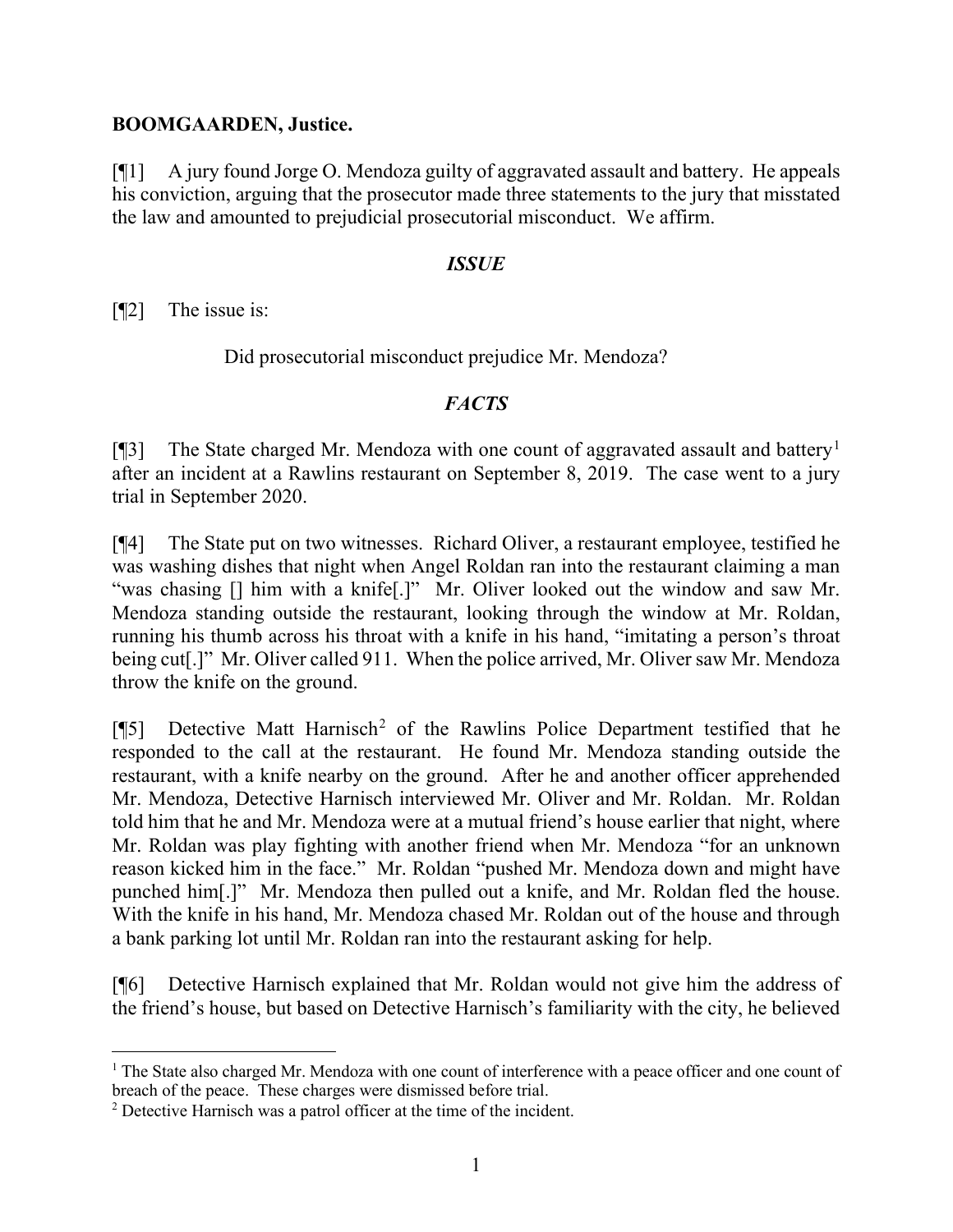the men must have run at least 300 yards, as that was the approximate distance between the restaurant and the nearest residence across the bank parking lot. Both Mr. Oliver and Detective Harnisch stated that Mr. Roldan appeared out of breath, frantic, and scared.

[¶7] Mr. Mendoza put on three witnesses. Alisa Kalapakdee, a restaurant employee who was working that night, recalled that Mr. Roldan ran into the restaurant and Mr. Oliver called the police, but she did not remember seeing Mr. Mendoza. Anong Larsen, the owner of the restaurant, also recalled Mr. Roldan running into the restaurant, but she was not asked about Mr. Mendoza. Finally, David Smith, a private investigator hired by the defense, testified that he was unable to locate Mr. Roldan for questioning, and that Mr. Mendoza's "memory of the evening was not very good" due to sustaining a concussion. Mr. Smith said he attempted to question a few other witnesses, but he could not locate them.

[¶8] The jury found Mr. Mendoza guilty of aggravated assault and battery. The district court sentenced him to seven to ten years imprisonment with credit for time served.

# *DISCUSSION*

[¶9] Mr. Mendoza was convicted under Wyo. Stat. Ann. § 6-2-502(a)(iii), which provides:

(a) A person is guilty of aggravated assault and battery if he[:]

(iii) Threatens to use a drawn deadly weapon on another unless reasonably necessary in defense of his person, property or abode or to prevent serious bodily injury to another[.]

Wyo. Stat. Ann. § 6-2-502(a)(iii) (LexisNexis 2021).

[¶10] At trial, Mr. Mendoza requested that the jury be instructed on self-defense. Though we have explained that separate self-defense instructions are unnecessary in aggravated assault and battery cases, *see Cooper v. State*, 2014 WY 36, ¶ 41, 319 P.3d 914, 924 (Wyo. 2014) (explaining that the "unless reasonably necessary" language in  $\S$  6-2-502(a)(iii) sufficiently "governs self[-]defense in an aggravated assault case involving threatening to use a drawn deadly weapon"); *see also Drennen v. State*, 2013 WY 118, ¶ 41, 311 P.3d 116, 130 (Wyo. 2013) (concluding that  $\S 6$ -2-502(a)(iii) "is not difficult to understand and generally does not require additional instruction as to what constitutes legally justifiable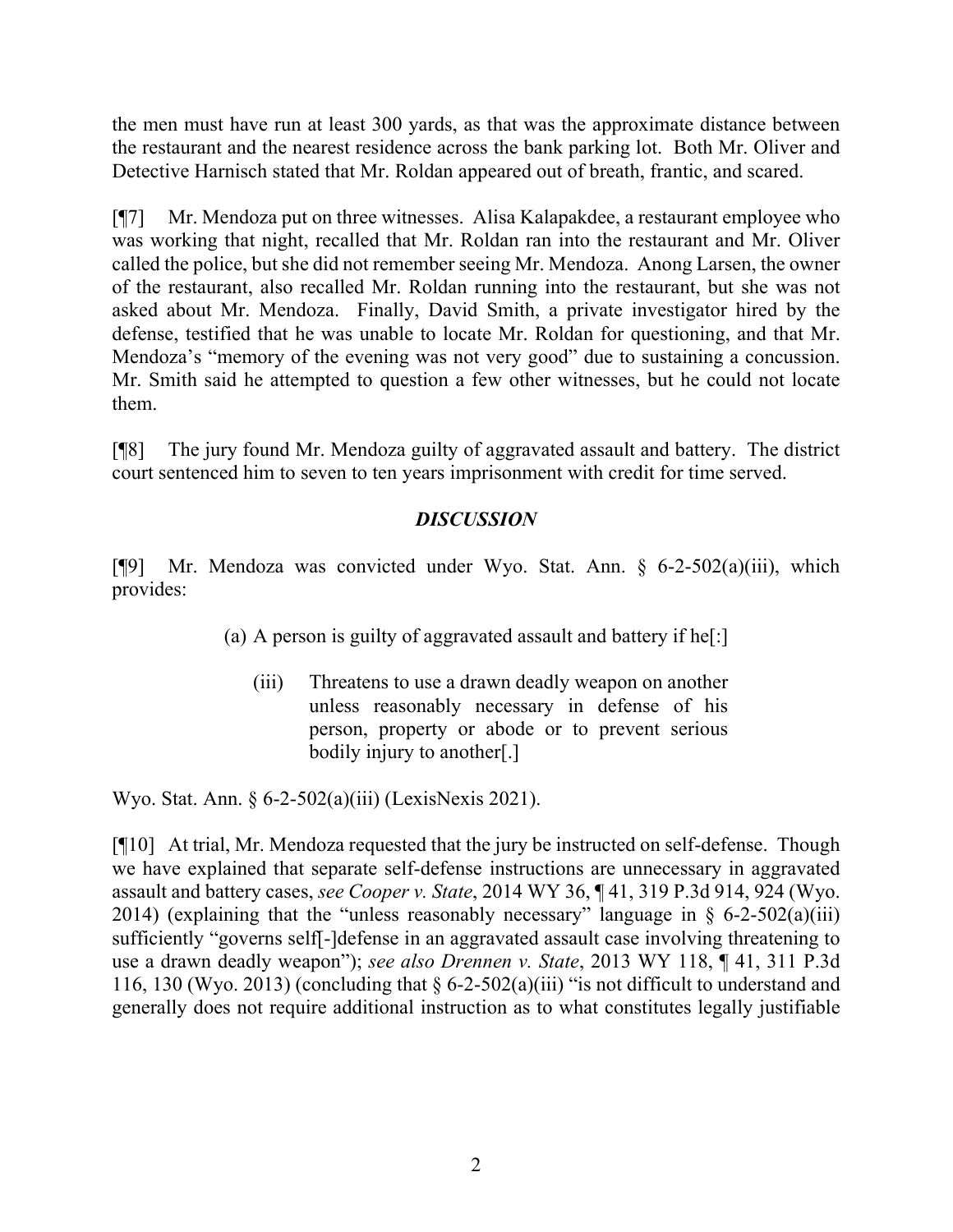action"), the court nevertheless instructed the jury as requested, with no objection from the State.<sup>[3](#page-3-0)</sup>

[¶11] Mr. Mendoza now contends that the prosecutor committed misconduct at trial when she misstated the law of self-defense to the jury three different times. The statements Mr. Mendoza takes issue with occurred during voir dire, the State's closing argument, and rebuttal. The prosecutor stated:

> during voir dire: "You have probably all heard the saying, [d]on't bring a knife to a gunfight. I'm going to flip that around. You can't bring a gun to a knife fight."<sup>[4](#page-3-1)</sup>

> in her closing argument: "During *voir dire*, I made an analogy of not bringing a knife to a gunfight. Based on the law that you have just been given, you also can't bring a gun to a fist fight."

**Instruction No. 13:** A person who has reasonable grounds to believe, and actually does believe that he is threatened with an attack that justifies the exercise of the right of self-defense, need not retreat or consider whether he can safely retreat, so long as he does not use deadly force. He is entitled to stand his ground and use such force as is reasonably necessary under the circumstances to secure himself from the attack. This law applies even though the assailed person might have been able to gain safety by flight or by withdrawal from the scene.

**Instruction No. 14:** To justify acting in self-defense, it is not necessary that the danger was real, or that the danger was impending and immediate, so long as the defendant had reasonable cause to believe and did believe these facts. If these two requirements are met, acting in self-defense is justified even though there is no intention on the part of the other person to do the defendant harm, nor any impending and immediate danger, nor the actual necessity for acting in self-defense.

**Instruction No. 15:** The right of self-defense exists only as long as the threatened danger would appear to exist to a reasonable person in the defendant's position. When the danger would no longer appear to exist to a reasonably prudent person, the right to use force in self-defense ends.

<span id="page-3-0"></span><sup>&</sup>lt;sup>3</sup> The court gave the following instructions:

**Instruction No. 12:** Before the defendant may be convicted of any crime, the State must prove beyond a reasonable doubt that the defendant did not act in self-defense.

<span id="page-3-1"></span><sup>4</sup> Following COVID-19 prevention protocols, the court split the jury panel in half and conducted voir dire in two separate groups. This statement occurred during the second round of voir dire. During the first round, the prosecutor asked "[h]as anyone ever heard don't bring a gun to a knife fight?"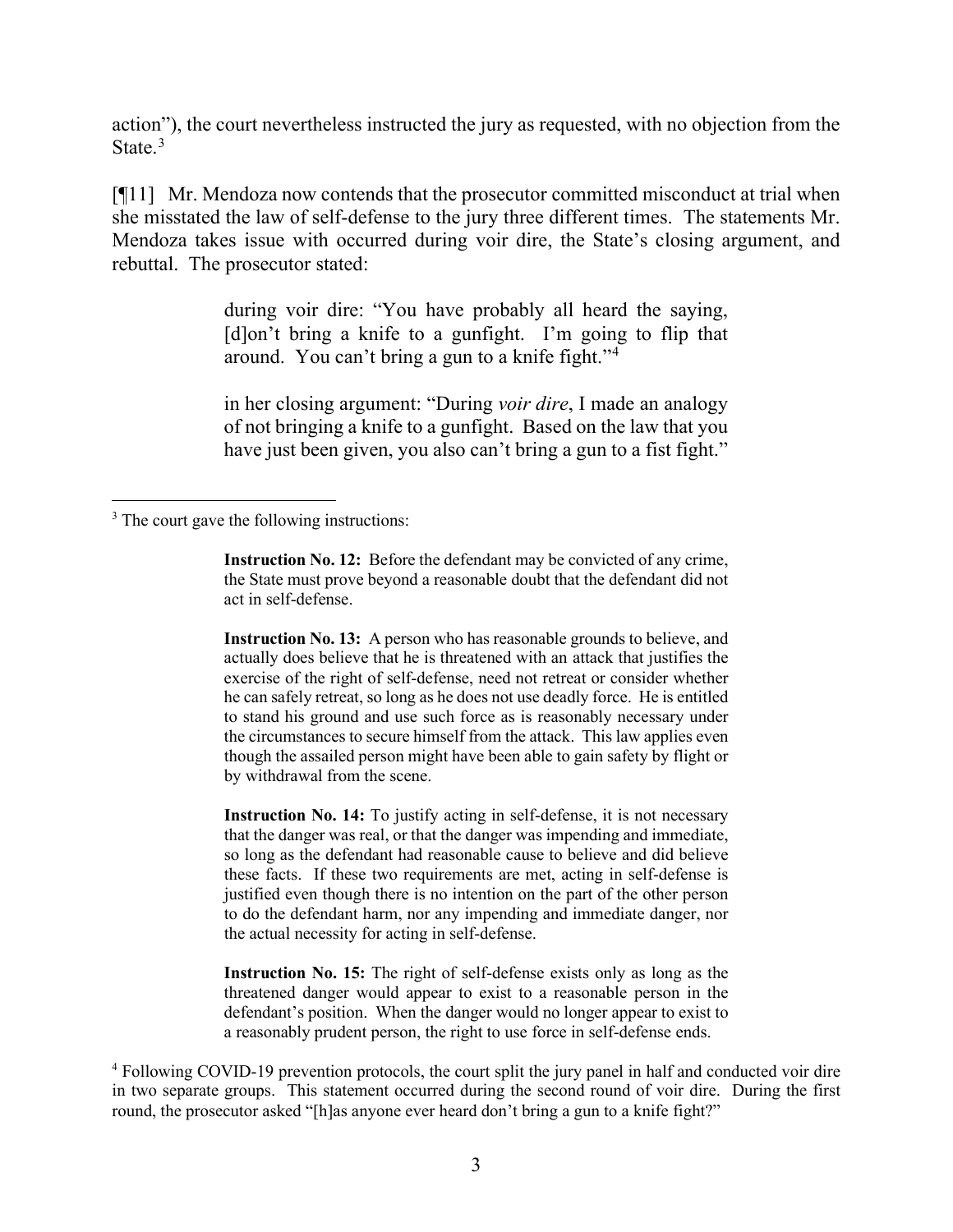in her rebuttal argument: "You cannot bring a knife to a fist fight[ $\cdot$ ]"

Mr. Mendoza argues that this series of statements inaccurately represented to the jury that a defendant could never claim self-defense if he was armed with a drawn deadly weapon and his opponent was not. He asserts these statements "negated [his] self-defense claim[.]"

[¶12] Mr. Mendoza "bears the burden of establishing prosecutorial misconduct." *Armajo v. State*, 2020 WY 153, ¶ 32, 478 P.3d 184, 193 (Wyo. 2020) (quoting *Bogard v. State*, 2019 WY 96, ¶ 16, 449 P.3d 315, 321 (Wyo. 2019)). Because Mr. Mendoza did not object to these statements at trial, we review for plain error. *Ridinger v. State*, 2021 WY 4, ¶ 32, 478 P.3d 1160, 1168 (Wyo. 2021) (citation omitted). "To satisfy the plain error standard, Mr. [Mendoza] must show (1) the record is clear about the incident alleged as error; (2) a violation of a clear and unequivocal rule of law; and (3) he was denied a substantial right resulting in material prejudice." *Id.* ¶ 33, 478 P.3d at 1168 (citing *Mraz v. State*, 2016 WY 85, ¶ 55, 378 P.3d 280, 293 (Wyo. 2016)).

[¶13] The first requirement of plain error is satisfied because the prosecutor's statements clearly appear in the record. As to the second requirement, Mr. Mendoza "must demonstrate the existence of a clear and unequivocal rule of law which the particular facts transgress in a clear and obvious, not merely arguable, way." *Id.* ¶ 34, 478 P.3d at 1168. Mr. Mendoza contends the prosecutor's statements transgressed the rule that prosecutors may not misstate the law. *See Hill v. State*, 2016 WY 27, ¶ 61, 371 P.3d 553, 569 (Wyo. 2016) ("Even unintentional misstatements of the law are misconduct by a prosecutor." (citation omitted)); *Drennen*, ¶¶ 10–16, 311 P.3d at 121–23 (concluding that clear misstatements of self-defense law met the plain error standard for prosecutorial misconduct). In support of his claim, he relies solely on *Drennen*, which he says involved "the same types of statements[.]" We conclude the statements in *Drennen* are different in substance and effect.

[¶14] Mr. Drennen, who was charged with first degree murder, second degree murder, and aggravated assault and battery, claimed self-defense at trial. *Drennen*, ¶ 8, 311 P.3d at 121. The prosecutors in his case told the jury:

> "[T]here's one general rule that shines through no matter what the scenario is: you do not shoot the unarmed man. You don't do it."

"And you just do not shoot the unarmed man."

## **"[I]n the state of Wyoming, there is a law against shooting an unarmed man."**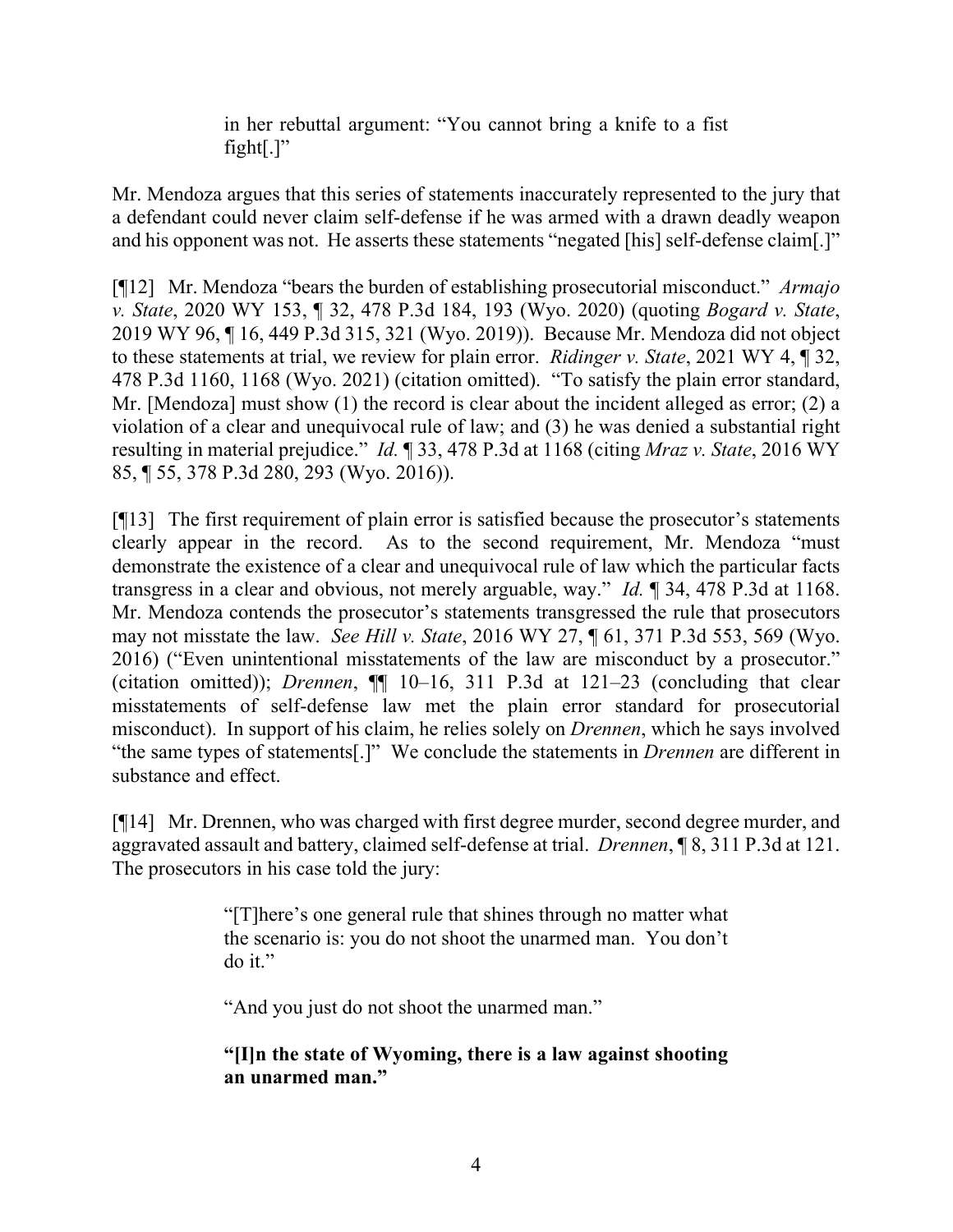"He didn't know the law. He thinks he's justified. He thinks he can shoot and kill someone even though they are unarmed."

*Id.*  $\llbracket$  12, 311 P.3d at 122 (emphasis added). Reading these statements in the context of the entire record, we concluded that because "the right to defend oneself in Wyoming, together with the amount and type of force used, depends upon what is reasonably necessary under the circumstances" and "the presence or absence of a weapon is relevant[,] . . . but it is not determinative[,]" "[t]he prosecutors' assertions that Wyoming law prohibits shooting an unarmed man were inaccurate, and the record [left] no doubt that the prosecutors misinformed the jury in that regard." *Id.* ¶ 13, 311 P.3d at 122. We then concluded "the prosecutors' violation of the clear and unequivocal rule of law [prohibiting prosecutors from misstating the law] affected Mr. Drennen's substantial rights." *Id.* ¶ 14, 311 P.3d at 122.

[¶15] The prosecutor in this case did not misstate the law. Read in context, the prosecutor's statements are about proportionality and reasonableness of force.[5](#page-5-0) *See Jones v. State*, 2012 WY 82, ¶ 36, 278 P.3d 729, 737 (Wyo. 2012) (considering the propriety of a voir dire statement in context); *Benjamin v. State*, 2011 WY 147, ¶¶ 53–54, 264 P.3d 1,

In her closing argument, she stated:

I would like to draw your attention to Jury Instruction Number 13 that the judge has just read for you. There are grounds for self-defense. We discussed during *voir dire* there are times self-defense is appropriate. However, it says he is entitled to stand his ground and use such force as reasonably necessary under the circumstances. Stand his ground. Not chase someone.

And her statement in rebuttal, in context, reads:

The last one is when it's not reasonably necessary in defense of the person, property or abode or to prevent serious bodily injury to another. There is absolutely nothing in the evidence and facts that shows that any defense was necessary by the defendant. There were no other weapons. They weren't even still in the same place. The defendant chased the alleged victim to another location.

That is not a defense. You cannot bring a knife to a fist fight, and you certainly cannot chase a man down the street.

<span id="page-5-0"></span> $<sup>5</sup>$  The prosecutor followed up her statement in voir dire with the following explanation:</sup>

Is there anyone who disagrees that a person's reaction to a threat should be equal or proportionate to the threat? Here is what I mean by that. If somebody spits towards your feet, is it okay to shoot them in the face? That is where I am going with proportionality.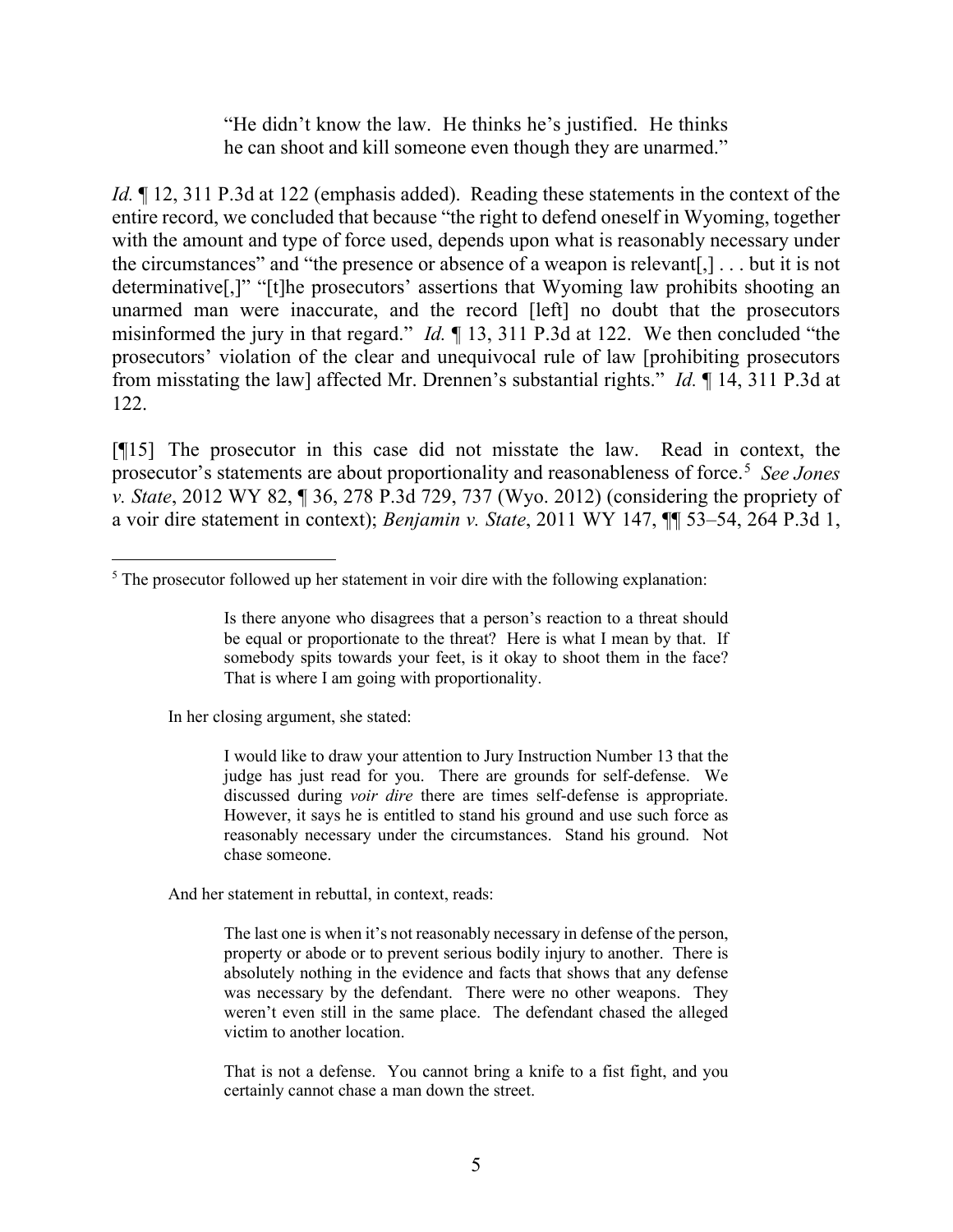14 (Wyo. 2011) (reviewing a prosecutor's comments during voir dire in context); *Ridinger*, ¶ 38, 478 P.3d at 1169 (reviewing a prosecutor's closing argument statement in the context of the entire closing argument). The record makes clear she was attempting to explain to the jury that the law did not permit Mr. Mendoza to use more force in self-defense than what was reasonably necessary under the circumstances.

[¶16] Where the deadly weapon to support the aggravated assault and battery charge was a knife, not a gun, the prosecutor could have more clearly explained reasonableness of force without referring to guns and gunfights. But none of her statements, read in context, misstated the law of self-defense. *See infra*, note 5. As the jury was instructed, the law affords Mr. Mendoza a defense of self-defense only if he used "such force as is reasonably necessary under the circumstances[.]" And his right to self-defense existed "only as long as the threatened danger would appear to exist to a reasonable person in [his] position." Thus, Mr. Mendoza has failed to show that the prosecutor violated a clear and unequivocal rule of law in a clear and obvious, not merely arguable, way.

[¶17] Mr. Mendoza has also failed to show how the prosecutor's statements, considered cumulatively, prejudiced him. We have held that a prosecutor's statements necessitate reversal only if their "accumulated effect constitutes prejudice and the conduct of the trial is other than fair and impartial." *Armajo*, ¶ 42, 478 P.3d at 195 (quoting *Bogard*, ¶ 69, 449 P.3d at 332). "[W]e evaluate the possibility of prejudice in the context of the entire record." *Id.* (quoting *Bogard*, ¶ 70, 449 P.3d at 332). The question is whether, when combined, the statements "affected [Mr. Mendoza's] substantial rights such that a reasonable possibility exists that the outcome would have been different had the errors not occurred." *Interest of RR*, 2021 WY 85, ¶ 108 n.15, 492 P.3d 246, 273 n.15 (Wyo. 2021) (quoting *Bogard*, ¶ 71, 449 P.3d at 332).

[¶18] Having reviewed the entire record, we conclude that Mr. Mendoza was not prejudiced by the prosecutor's statements. First, Mr. Mendoza hardly argued self-defense at trial. Rather, his main defenses were that the State conducted a "shotty" investigation, the evidence was speculative, and the State failed to prove that Mr. Mendoza "threatened" Mr. Roldan. In his one reference to self-defense, in his closing argument, he stated:

> Now, the State is referring to the instructions on self-defense, and they referred you to Instruction 13. And in Instruction 13, in the second sentence it says, [h]e is entitled to stand his ground and use such force as is reasonably necessary under the circumstances to secure himself from the attack.

> Did you hear any evidence of any force being used in this trial? Was there any evidence that Mr. Mendoza struck Mr. Roldan? Was there any evidence that he tried to attack him? The evidence was consistent. He didn't enter the restaurant. He